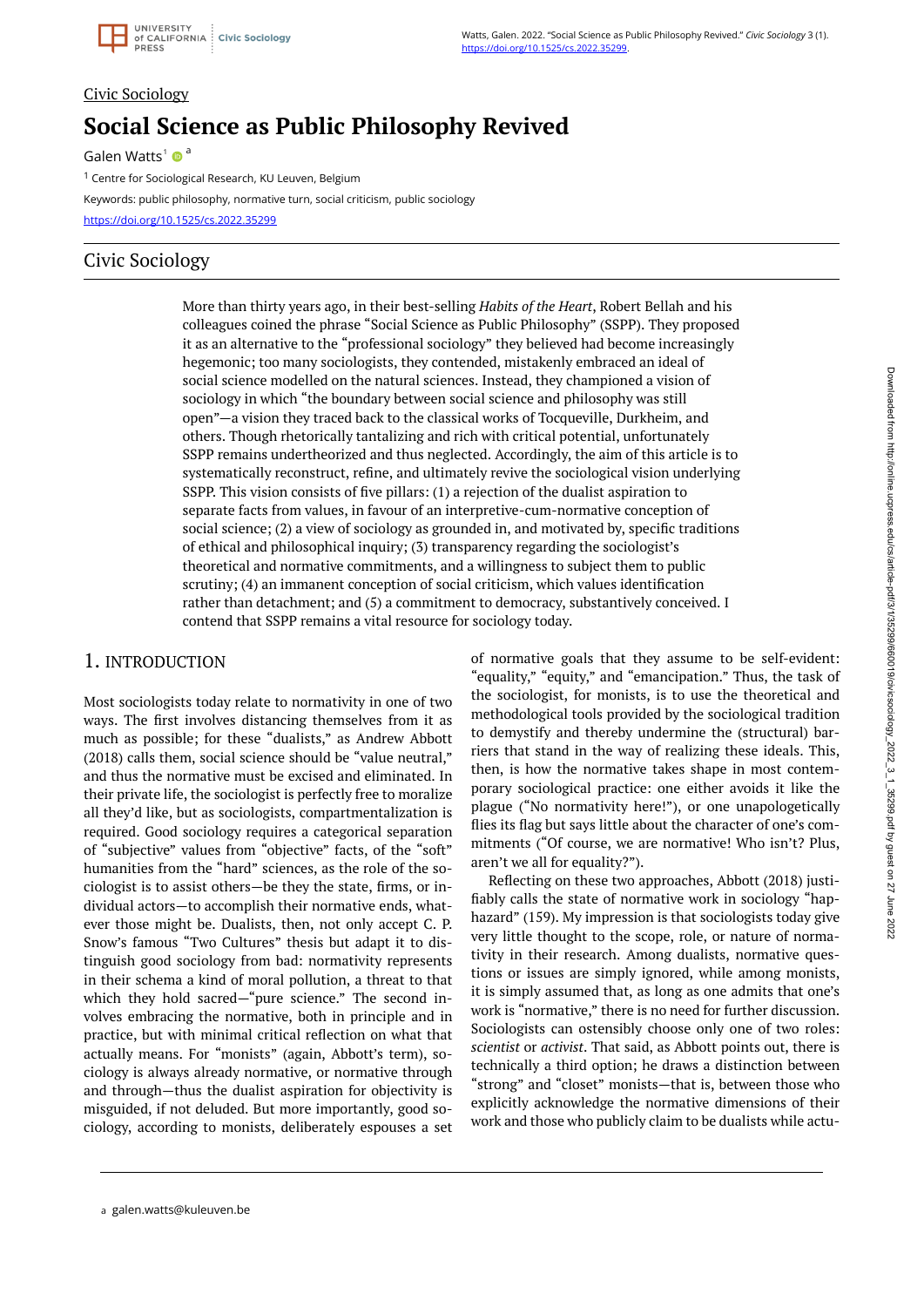ally being monists in their sociological practice. So, things are slightly more complicated than I am letting on. Nevertheless, that some publicly claim one role (scientist) while actually adopting the other (activist) does not change the fact that there are ostensibly only two options.

But is this true? Have we no other ways of relating the normative to sociological theory and practice? Abbott suggests that the state of sociological normativism is so dire that we need to look beyond sociology for exportable models. He proposes that we construct a distinct subdiscipline or branch whose task would be to deal with issues of normativity in sociology, and he envisages this consisting of two models, which he calls *canonical* and *legalist*. The canonical approach would resemble political theory insofar as it would organize itself around a canon, or a set of exemplary sociological texts, and be tasked with offering systematic inquiry into the normative dimensions of modern social questions at a general, theoretical level. The legalist approach would resemble common law in that, rather than being organized around a canon, it would organize itself around specific bodies of sociological research, with the aim of constructing a body of systematic concepts and precepts for assessing normative work, while also creating standards for determining what Abbott refers to as "normative excellence" (Abbott 2018, 161). I find this proposal intriguing and worthy of consideration. But I want to question Abbott's claim that North American sociology lacks a coherent model for doing normative sociology. Moreover, while Abbott's proposals are certainly innovative, they are not entirely new. Indeed, calls for a more ethically literate and normatively conscious type of social science have a long and durable, if somewhat undertheorized, history within sociology.<sup>1</sup> In this article, I explore one particular instance of this history, which I believe remains as timely and urgent as ever.

#### 2. ON *HABITS OF THE HEART*

In 1985 Robert N. Bellah, Richard Madsen, William M. Sullivan, Ann Swidler, and Steven M. Tipton coauthored what is arguably a sociological classic.<sup>2</sup> Habits of the Heart: Indi*vidualism and Commitment in American Life* is today widely considered a landmark text on American society and culture. It is no less than an attempt to capture, in comprehensive terms, the spirit of the United States at the end of the twentieth century—its hopes and concerns, its promise and potential, its faults and failings. Over the course of 350 pages, Bellah and his coauthors tell the story of America as they understand it—of where the American character comes from, of how its founding cultural myths live on in the voices of ordinary Americans, and what this means for

the future of the country. It is the kind of undertaking that few sociologists today are willing (or even able) to attempt. Moreover, *Habits* is one of those rare academic books that found crossover appeal; not only was it widely discussed within the academy, attracting the attention of scholars across a host of disciplines, but it also struck a chord with nonacademic audiences (Yamane 2007). In the year of its publication, it was reviewed in almost every major newspaper, and it eventually became one of the best-selling books ever written by sociologists, selling between four and five hundred thousand copies (Bortolini 2021, 285). Naturally, this is not to say that *Habits* failed to attract controversy; on the contrary, the book has accumulated as many critics as it has admirers—attracting particular ire from academic sociologists. Some of these criticisms are undoubtedly justified. For instance, soon after its original publication, critics such as Vincent Harding (1988) raised vociferous objections regarding the lack of racial diversity in the book's interview sample, which narrowly comprised members of the white middle class, while M. Elizabeth Albert (1988) criticized *Habits*'s lack of engagement with feminist thought and practice. No doubt, were *Habits* published today, these serious vices would have to be corrected. At the same time, I would contend that an important source of the criticism of *Habits* stems from a motley mix of what its lead author, Bellah (2007), referred to as "misreadings" and a commitment to either dualist or monist sociology. In other words, much of the resistance to *Habits* centers on its underlying theoretical and methodological approach, the explication of which was tucked away in its appendix—what the authors call "Social Science as Public Philosophy" (SSPP).

In this all-too-brief account of their sociological approach, Bellah et al. take stock of the state of contemporary social science as they see it, lament its colonization by the positivistic ethos of the natural sciences, and defend a version of sociology that they trace back, in various respects, to classical theorists like Tocqueville, Durkheim, Marx, and Mill. In the accessible and compelling prose typical of the entire book, they describe SSPP as an "older conception of social science … in which the boundary between social science and philosophy is still open" (Bellah et al. 1985, 298). It is a form of social science, they write, that adopts a "synoptic view, at once philosophical, historical, and sociological" (298). And it aims to "speak to the major ethical questions of the society as whole" (299). Given the evident success of *Habits*, it is striking how little attention has been paid to this vision. As mentioned above, I surmise this is in no small part the result of the growth of the dualist and monist models within sociology in the proceeding years: it is much easier to either avoid normativity altogether or simply pay it lip service than to adopt the challenging integrationist model championed by Bellah and his coauthors.

<sup>1</sup> Any general schematic always risks oversimplification. I recognize that, outside North America, the dualist-monist binary classification is arguably far less tenable. European and UK sociology, for instance, have been far more open to alternative modes of normative theorizing; one thinks of the likes of Habermas, Beck, Honneth, Boltanski, Thévenot, Giddens, and Archer, to name a few. Thus, I wish to stress that my focus in this article is on North American sociology as an institutional and a disciplinary field.

For a useful summary of *Habits* and its distinctiveness as a work of social science, see Reynolds and Norman (1988), as well as the recently 2 published biography of Bellah by Matteo Bortolini (2021), especially chapters 16 and 17.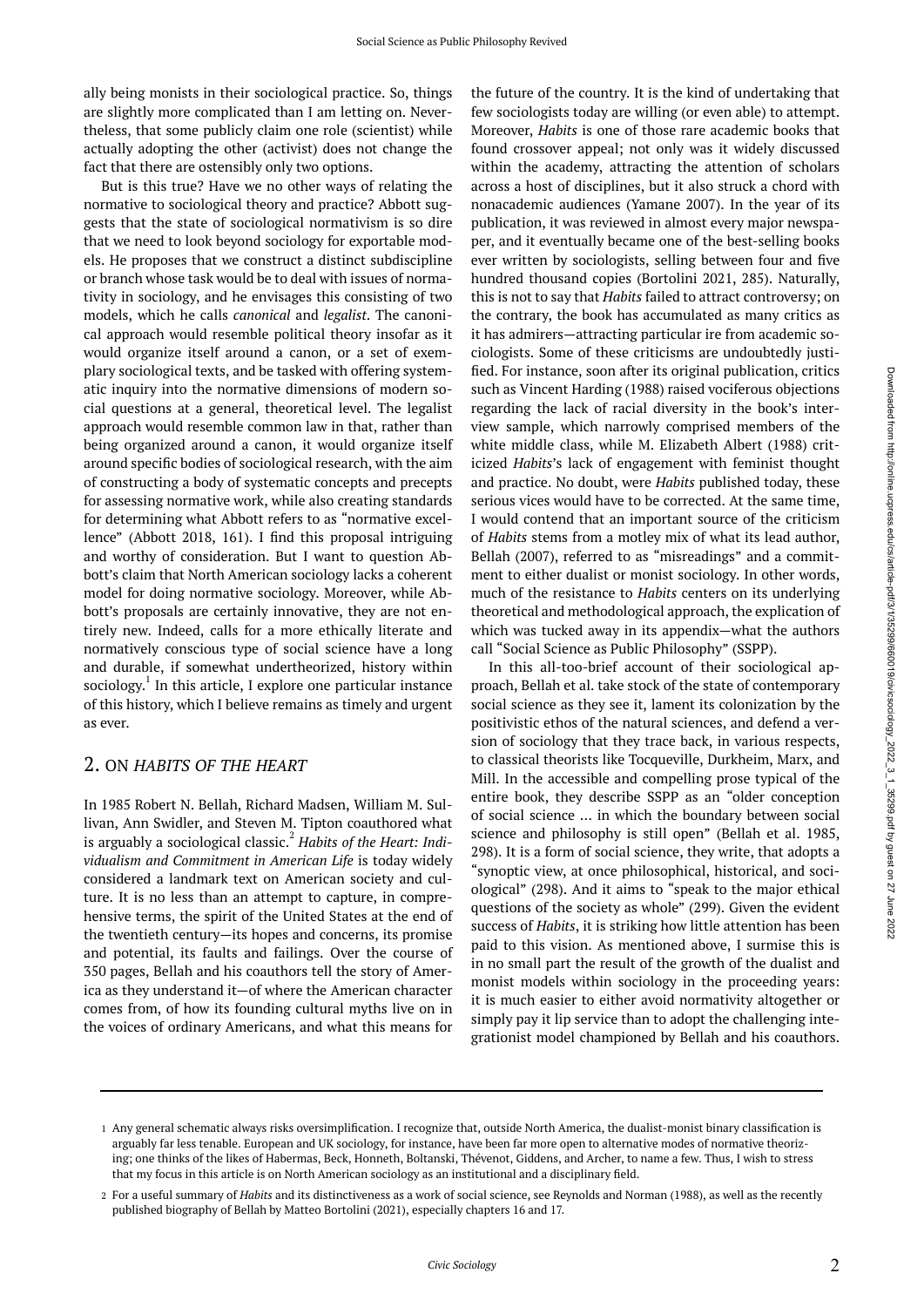But to be fair, one has to admit that another reason one doesn't hear much about "social science as public philosophy" these days is that it is not very clear what it entails concretely. The fact is this vision, though provocative and compelling, remains undertheorized. No doubt, the authors of *Habits* chose a "show" over a "tell" method, offering up their book as an exemplary case study in how to do SSPP. But there is much to be said for elucidating, in analytic fashion, the core tenets of such a sociological approach.

Accordingly, the aim of this article is to systematically reconstruct, refine, and ultimately revive the sociological vision underlying SSPP. That said, given the relative terseness of its appendix, my reconstruction of this vision is based not simply on what is found in *Habits* but also on works that played a key role in animating its vision, as well as those which have subsequently developed it. These include William M. Sullivan's (1986) *Reconstructing Public Philosophy*; the 1979 reader in *Interpretive Social Science*, coedited by Sullivan and Paul Rabinow; and earlier essays of Bellah's such as "Social Science as Practical Reason" and "The Ethical Aims of Social Inquiry." It also includes the hermeneutic philosophical investigations of Charles Taylor and Michael Walzer, the neo-Aristotelian thought of Alasdair MacIntyre, and, naturally, subsequent collaborations between Bellah and his coauthors (notably, *The Good Society*  (1992) and Bellah's *Festschrift*, *Meaning and Modernity*  (2001)). Finally, given Bellah's immense influence on subsequent sociological theorists such as Jeffrey Alexander, Philip Gorski, Paul Lichterman, and Nina Eliasoph, among others, I take the liberty of drawing inspiration from the writings of those who have carried forward some version of SSPP in their own work, albeit under different labels, as well as those whose work closely aligns with the vision animating SSPP. Put simply, this vision consists of five pillars: (1) a rejection of the dualist aspiration to separate facts from values, in favour of an interpretive-cum-normative conception of social science; (2) a view of sociology as grounded in, and motivated by, specific traditions of ethical and philosophical inquiry; (3) transparency regarding the sociologist's theoretical and normative commitments, and a willingness to subject them to public scrutiny; (4) an immanent conception of social criticism, which values identification rather than detachment; and (5) a commitment to democracy, substantively conceived. In reviving this vision, my aims are twofold: first, to distinguish SSPP from the existing models of sociological normativism; and second, to make the case that it remains a vital resource for sociology today.

## 3. THE FIVE PILLARS OF "SOCIAL SCIENCE AS PUBLIC PHILOSOPHY"?

3.1. A REJECTION OF THE DUALIST ASPIRATION TO SEPARATE FACTS FROM VALUES, IN FAVOUR OF AN INTERPRETIVE-CUM-NORMATIVE CONCEPTION OF SOCIAL SCIENCE

SSPP begins as a critique of dualism, or what Bellah et al. (1985) refer to as the "myth of social science" (297)—the idea that social science is soon to be, or should at least aspire to be, like natural science. While this myth has longstanding roots—Bellah et al. trace it back to August Comte—it did not really catch hold in America until the late nineteenth century. It was during this period that sociology underwent a process of professionalization: the research university replaced the liberal arts college as the model for higher education, specialization became the fashion of the day, and the "man of learning" was replaced by the "scientist" (299). This process intensified over the course of the twentieth century, conferring legitimacy on the dualist platform and remaking the discipline in its image. It reached its zenith in the 1950s, when Bellah studied at Harvard under Talcott Parsons—in many respects, the ultimate dualist. And while the dualist pretension to separate facts from values came under sustained attack in the wake of the 1960s (e.g., Gouldner 1970), dualist sociology remains in many respects dominant (Alexander 2019).

Although Bellah et al. acknowledge that real gains have been made as a result of these changes (Bellah was, for years, Parsons's intellectual protégé before departing from his abstract structural functionalism in favour of a cultural sociological interpretivism), they also lament the rise of dualism, or what they call "professional sociology."<sup>3</sup> One consequence of its rise is that many sociologists have forgotten what originally inspired the sociological vocation: classical social theorists were not concerned with merely identifying the causal relationships between single variables but rather with determining what makes for a good society (Bellah 1982). In other words, the earliest social theorists, from Aristotle to Montesquieu to Mill, espoused an essentially philosophical concern with practical reason, or how to create a society where individuals and communities would flourish. Thus, Tocqueville never drew a categorical distinction between social science and philosophy—for one, because the distinction did not yet exist, but more importantly, because he assumed that you could not have one without the other (Bellah et al. 1985, 297).

Of course, the rise of dualist sociology has meant more than just historical revisionism; Bellah et al. contend that the increased specialization produced by professionalization has regrettably led to academic siloing and the production of sociological knowledge that is increasingly abstract and inaccessible. "Today's specialized academics, with notable exceptions, write with a set of intellectual assump-

<sup>3</sup> In a famous ASA Presidential Address, Michael Burawoy (2005) developed and expanded on this typology, distinguishing between professional, policy, public, and critical sociologies. I discuss the debates this address spurred, and their relevance to SSPP, later.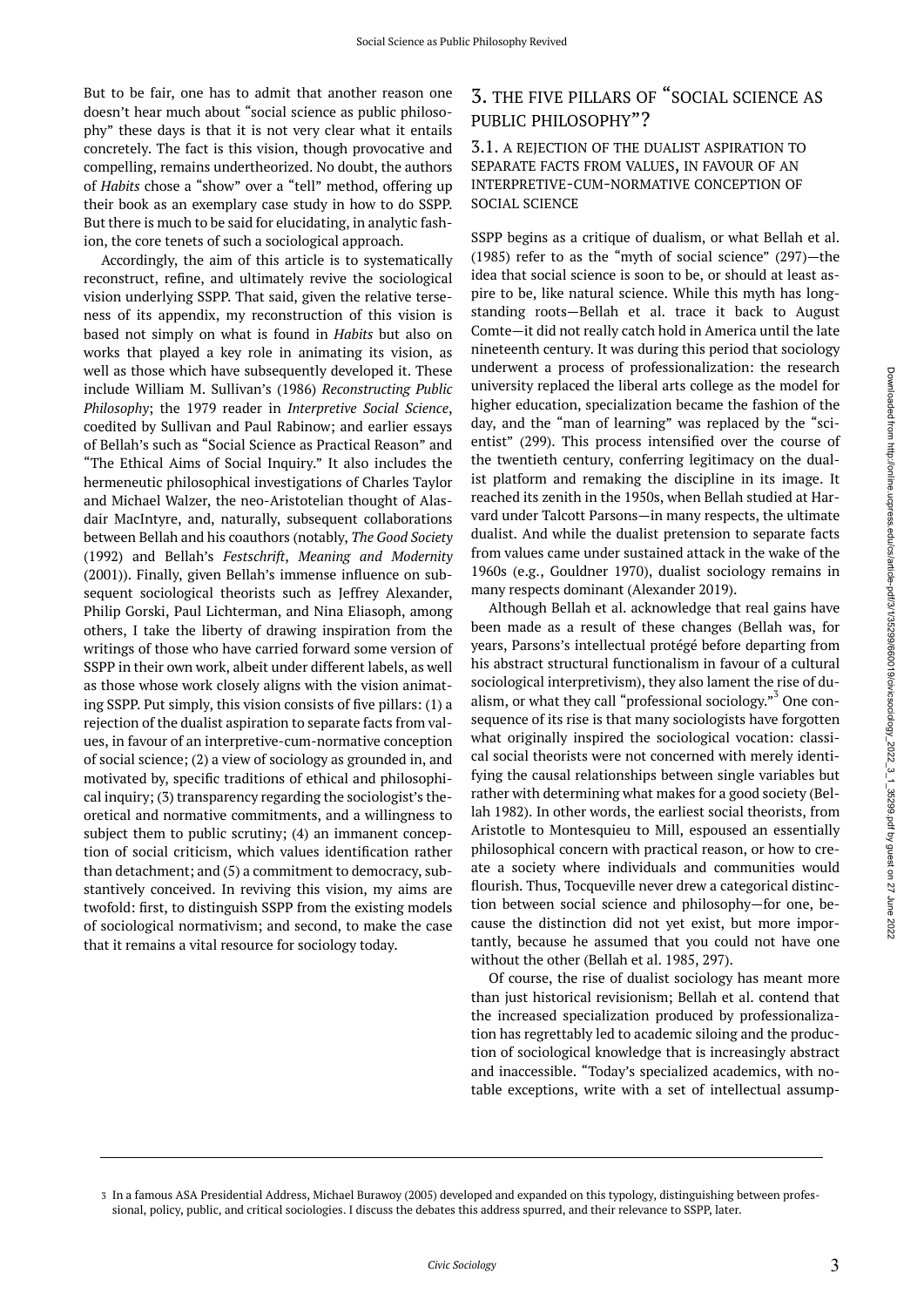tions and a vocabulary shared only by their colleagues" (Bellah et al. 1985, 299). Moreover, in their quest for "objectivity," professional sociologists have dramatically reduced their ambitions, opting only to study that which they can measure. As a result, as Isaac Reed and Jeffrey Alexander (2009) rightfully lament, we are encouraged to say "less and less about more and more" (26). Likewise, the unity of knowledge once aspired to by social thinkers like Durkheim and Marx has been replaced by the dualist penchant for technical expertise and specialized knowledge of an exceedingly narrow and instrumental kind. Consequently, as Christian Smith (2014) explains, "philosophical questions that actually bear importantly on the purpose, value, and methods of sociology are ubiquitously considered irrelevant to 'real' work in the discipline" (143).

In contrast to dualism, SSPP aspires to draw from and integrate insights spanning the social sciences and the humanities in order to produce what Bellah et al. (1985, 300) call a "larger view"—that is, how individuals, cultures, institutions, and historical circumstances fit together "as a whole" and, just as importantly, what this *means* for us—socially, politically, economically, and even existentially. SSPP therefore does not narrow its ambitions for the sake of statistical accuracy, but rather broadens its scope in order to synthesize knowledge produced in discrete corners of the academy as a means of shedding light on the "big picture." As Richard Madsen et al. (2001) explain in their introduction to *Meaning and Modernity*, "Scholars who follow this approach do not define their task simply in terms of solving theoretical puzzles or fashioning new tools for more efficient scientific investigation. They see their task as one of responding to the major moral challenges of their time" (xv).

Undoubtedly, dualists will take issue with this on the grounds that it violates their commitment to "value-free" sociology. It is therefore worth considering the origins of this doctrine. Although Bellah et al. trace the myth of social science back to Comte, most today would likely associate it with Max Weber, since it is ostensibly Weber's doctrine of "value-free" sociology which gives life to dualism today (for instance, Abbott sees Weber as the quintessential dualist). However, the fact is that Weber was no positivist; he readily admitted that values enter into the research process at multiple points (Houtman 2021). In fact, he writes in "'Objectivity' in Social Science and Social Policy," "There is no absolutely 'objective' scientific analysis of culture" because "cultural science in our sense involves 'subjective' presuppositions insofar as it concerns itself only with those components of reality which have some relationship, however indirect, to events to which we attach cultural *significance*" (Weber 1949, 72, 82). Weber therefore clearly recognized that research questions and problems would be selected on the basis of a researcher's values (Bellah 2006, 393). And he was far more sensitive to the value-laden nature of sociological concepts than most contemporary dualists (see, for instance, Weber 1949, 76).

Nevertheless, it remains true that Weber championed a "scientific" sociology that keeps facts and values separate—at least to the extent that this is possible. Thus, it is precisely here that Bellah et al. would take issue with Weber's dualism. Their argument has two parts. First, SSPP begins, in hermeneutic fashion, from the conviction that human life is fundamentally *meaning-full*—that is, meaning-making via culture is constitutive of what it means to be human (see Rabinow and Sullivan 1979). A preoccupation with meaning systems can be traced back to Bellah's earlier work on what he called "social realism" (see Bellah 1970). Inspired by Durkheim's *The Elementary Forms of Religious Life*, which identified the constitutive role of the symbolic in social life, Bellah argues in a well-known article, "the symbol is not decoration but our only way of apprehending the real"  $(95)^{4}$  For Bellah, then, the symbolic should not be conceived as a by-product of some other more "real" or "material" factor but rather must be understood as having autonomy. As Jeffrey Alexander and Steven Sherwood (2002) explain, "Symbolic realism suggested that symbolic patterns were themselves powerful determinants in their own right" (12). It is on this basis that SSPP, like the "strong program" in cultural sociology (for an overview, see Alexander, Jacobs, and Smith 2010), conceives of social theorizing as *itself* a form of meaning construction—it is, as Alexander (2013) puts it, "a mental reconstruction of its time"  $(5)$ . Or, put otherwise, theories are distillations of preexisting meaning structures, which we, as sociologists, apply to make sense of the meaning structures of those we study (Reed and Alexander 2009, 33). In this sense, social theory is hermeneutic *all the way down* (see Taylor 1971). From the concepts we use to the theories we employ to sort, categorize, and prioritize our empirical observations, we cannot escape the "webs of significance" (to invoke Geertz's famous phrase) we inhabit.

Now, it might be suggested at this point that it does not follow from an interpretive conception of social life that social science must always be normative. While true in principle, SSPP would contend that sociology, at its best, is never simply *interpretive* in character but also irreducibly *evaluative*, and thus *normative*. Why should this be so? It begins from the fact that, as William Sullivan (1986) puts it, "A social context … is always and necessarily a moral order" (39). What this means is that SSPP conceives of social life *itself* as a moral enterprise—that is, dependent upon meaning systems that are themselves moral in nature. As Charles Taylor (1989) observes, humans, being self-interpreting animals, always live within a space of "strong evaluation"—that is, a linguistic space of moral values and social goods, which constitute who they are and how they ought to live. Consequently, given the hermeneutic nature of social theory, no sociological account can ever be normatively neutral, for in

<sup>4</sup> Bortolini (2021) characterizes Durkheim as a "proto-symbolic realist" (142).

SSPP and the strong program in cultural sociology share much. Of course, this is no coincidence; Bellah is widely considered one of the 5 founders of cultural sociology (see Alexander and Sherwood 2002; Alexander 2014).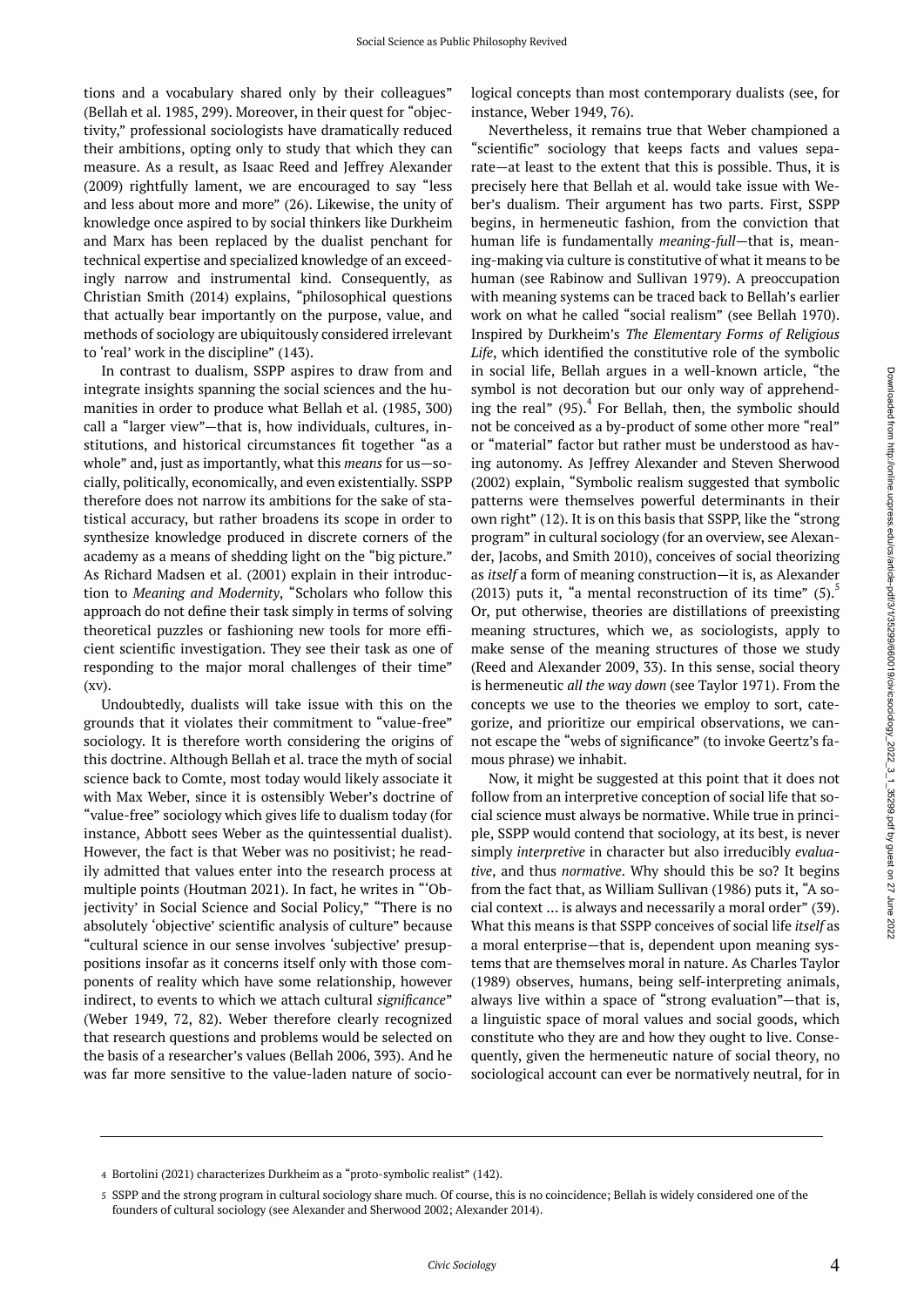the process of interpreting social life, all social theoretical frameworks must make assumptions about persons, their motivations, and the nature of society, which will themselves be drawn from those meaning structures that make up society—which, to repeat, SSPP conceives as a moral order. As Bellah (2006) explains:

While taking moral definitions current in his society as a major reference point for his inquiry, the investigator will seldom do so uncritically, for he is the inheritor not only of the general social tradition but of the particular tradition of social inquiry itself. That tradition provides not only intellectual tools but, simultaneously, ethical interpretations of human action. (393)

He thus concludes, "Without a reference point in traditions of ethical reflection, the very categories of social thought would be empty" (394). Importantly, this insight applies equally to, say, anthropologists who seek only to communicate the lifeworlds of their informants to their readers. For when anthropologists choose to interpret a particular action or event in the language and cultural idioms of those they study, they are (wittingly or not) accepting the underlying moral assumptions embedded within that particular culture; and, vice versa, if they choose to translate an indigenous understanding into their own social theoretical categories in order to explain how it came about or how it works, this translation is by no means normatively neutral. Indeed, as Taylor (1985) puts it, "the adoption of a framework of explanation carries with it the adoption of the 'value-slope' implicit in it" (75). Of course, when the object of study is the researcher's *own* society, the normative stakes only increase. As Sullivan notes, there "is no purely neutral position from which to assess the spirit of any people or historical undertaking, much less one's own" since "disputes over how to define moral and political topics are themselves always moral and political conflicts" (90). In short, from the perspective of SSPP, the dualist belief that we can separate facts from values in sociological research rests on a mistake; there are no brute facts—facts exist only within a framework of interpretation-cum-explanation which is both "evaluative and analytical" (Bellah et al. 1985, 303). 6

To sum up, SSPP rejects the dualist aspiration to "valuefree" sociology on the following grounds: First, it recognizes, with Weber, that all social science is normatively motivated (values dictate which questions an investigator pursues and finds interesting). Thus, SSPP takes seriously what Abbott (2018, 165) calls "the problem of heteronomy"—that is, to the extent that an external third party dictates one's research questions, one's "value-free" research is likely to serve this party's normative interests. Second, in line with the hermeneutic tradition, SSPP conceives of human life as fundamentally interpretive, and in line with

Taylor and others, it conceives of social life as inherently moral. Accordingly, SSPP holds that social theoretical reflection, if it is to explain social life, cannot but make moral assumptions. As Bellah (2006) remarks, "The choice of fundamental categories in the social sciences cannot be other than ethical as well as cognitive" (398). Of course, this is not to deny the fact that there exist different degrees or kinds of normativity, or that values can enter into one's research findings to a greater or lesser extent. Nor is it to suggest that all social theory is purely "subjective." SSPP must still be based in empirical observation, and the standards of reason continue to apply. But the fact is, from the perspective of SSPP, categorically separating values from facts is not only philosophically confused but also nefariously "insulates individual social scientists from considering the normative dimensions of their descriptive claims" (Gorski 2017, 441). And yet, in the end, what is to be lamented most about the dualist aspiration to "value-free" sociology, from the perspective of SSPP, is less its philosophical confusions than that it is deeply deflationary of the original sociological ambition. Bellah et al. are adamant that the true task of social science in modernity is not simply to identify statistical correlations but rather to discern and articulate the best of a society's ideals, and how they might be realized in its self-understanding, institutions, and social practices.

#### 3.2. SOCIOLOGY AS GROUNDED IN, AND MOTIVATED BY, SPECIFIC TRADITIONS OF ETHICAL AND PHILOSOPHICAL INQUIRY

Bellah et al. (1985) write, "Social science is not a disembodied cognitive enterprise. It is a tradition, or set of traditions, deeply rooted in the philosophical and humanistic (and, to more than a small extent, the religious) history of the West" (301). In speaking of "tradition," Bellah et al. draw from the work of Alasdair MacIntyre ([1983] 2007) and use it to refer to a generation-spanning conversation or argument about the good life and the good society, which is constituted by an attachment to particular modes of inquiry, ethical concerns, social practices, and virtues. This talk of "tradition" is one reason why *Habits* received vehement criticism from the political Left. Equating "tradition" with "traditional," many critics interpreted Bellah et al. as offering a conservative defense of the status quo. But this is not at all what SSPP entails. On the contrary, from the perspective of SSPP, even the most radical forms of social criticism themselves belong to a tradition of sorts. This explains, perhaps, why *Habits* has often been called a "communitarian" work of social science (see Lasch 1988).<sup>7</sup> Against the tradition of classical liberalism, which can be traced back to Hobbes and Locke, *Habits* does not conceive of individuals as atomized selves, who preexist society, but instead conceives of the self as constituted by language and community. To this ex-

<sup>6</sup> Furthermore, if we accept the social ontology underwriting Abbott's (2016) process sociology, any "facts" that we identify will never be static, for they will necessarily be about a social world that is in constant flux, created and re-created by the ceaseless social activity of collections of individuals.

Although Bellah et al. (1991) disavowed the "communitarian" label, it has nevertheless stuck. *Habits* remains, for many at least, a prime 7 example of so-called communitarian social science.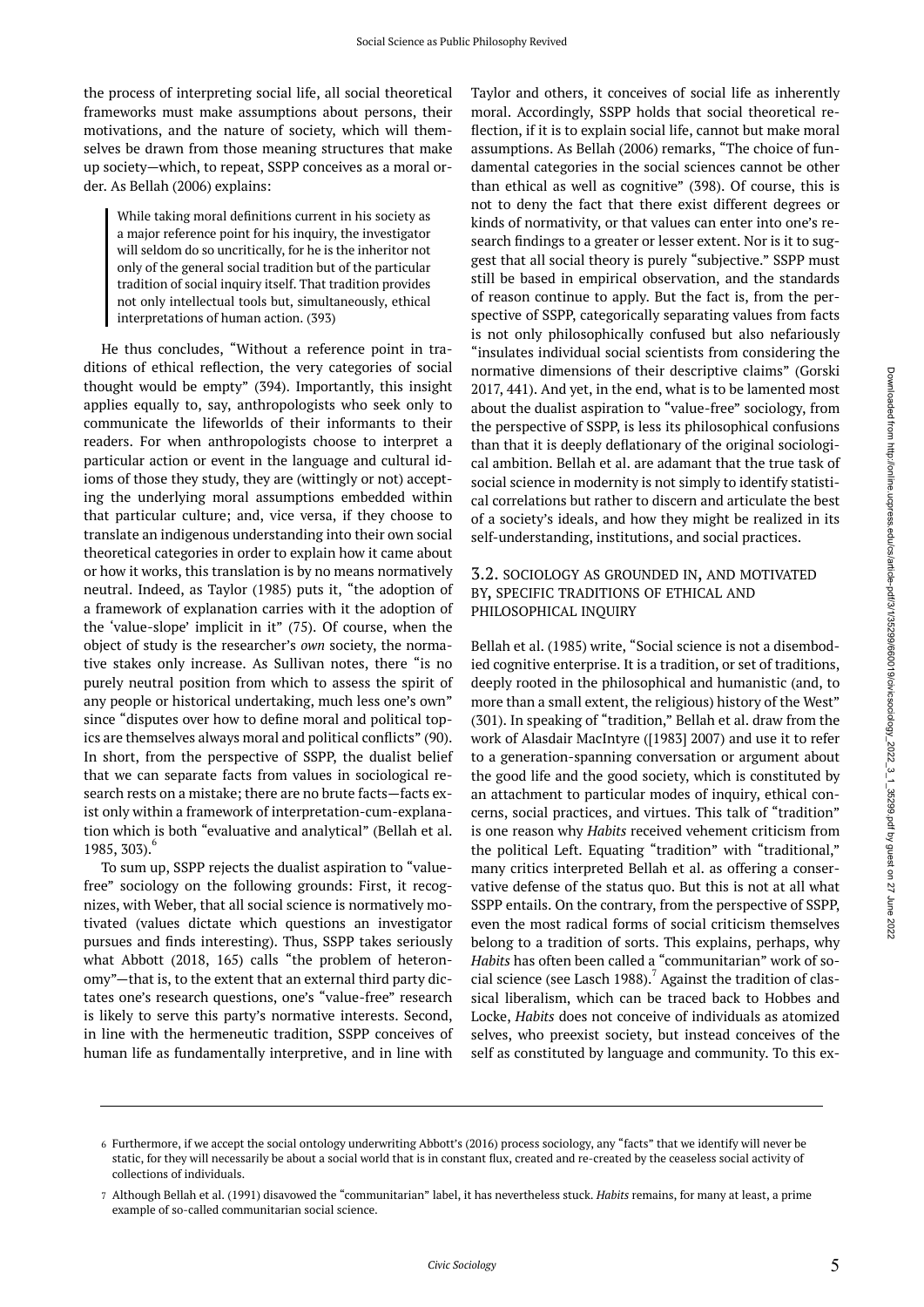tent, it makes sense to speak of *Habits*—and SSPP, for that matter—as "communitarian." But here we must distinguish between the *specific* philosophical and ethical traditions the authors of *Habits* endorse in their book (civic republicanism and biblical religion) and the broader tradition that I am here referring to as SSPP. For as I understand it, SSPP does not endorse any single ethical or philosophical tradition, except to the extent that it holds as a key component of the good life and the good society an interest in *keeping the public conversation going*. In this way, SSPP, understood as a tradition, is committed only to the constant invigoration of a public debate about "the common project of a society and those things which make that project deserving of loyalty and commitment" (Sullivan 1986, 90)—the moral and political content of which must always be open to democratic deliberation.

Now, monists share with SSPP a critique of the dualist self-understanding; they, too, recognize that one cannot be "value free," since all of our social theories consist of a unity of normative and analytic presuppositions. But monists still tend to share with dualists a lack of appreciation of the inescapably *tradition-derived* dimensions of both social life and social theory. Indeed, both monists and dualists often forget that the theoretical traditions they espouse have grown up out of distinct historical circumstances, in response to particular moral and social crises, and that, as discussed in the previous section, all social theory embeds within itself quite specific ethical concerns and assumptions about what it means to be human (Alexander 1987). For instance, Durkheimian sociology presupposes a dual conception of human nature (*Homo duplex*) and a conception of the good life that emphasizes the need for social integration and moral regulation; Marxist sociology—with its concepts of alienation, surplus value, and *species being*—makes little sense without its distinct view of human flourishing; and Weber's tragic theses of rationalization and disenchantment presuppose a whole gamut of normative claims, not least that humans have a universal need for ultimate meaning and romantic self-expression. So, the fact of the matter is the frameworks of interpretation these classical theorists bequeath to us are neither ethically neutral nor self-evident. Rather, they contain within them, down to their core, morally charged, and indeed contestable, assumptions about what makes for a life well lived.

Again, the idea that all social theorizing emerges out of particular traditions of philosophical inquiry and evaluation flies in the face of dualist common sense, which presupposes that one can separate reflection upon ends and reflection upon means. By contrast, SSPP holds that, as it relates to the human sciences, reflection upon means always implies, if only covertly, particular normative assumptions about ends. Bellah (2006) remarks, "What we say human beings fundamentally are has inevitable implications about what they ought to be" (398). An illustrative example might help to clarify why this is: when neoclassical economists—the ultimate dualists—naturalize *Homo economicus*,

assuming, for the sake of their scientific models, that selfinterested behaviour is rational and universal, they are implicitly lending this type of subject legitimacy and therefore subtly engaging in both description *and* prescription. Moreover, even the most "objective" scholarship—that which makes the least number of normative assumptions and is only minimally theory laden—does not take place in a "moral vacuum" (Bellah et al. 1985, 302). In other words, it is highly likely that such "scientific" research will end up serving the status quo—which is, of course, *itself* normative (Abbott 2018, 165). Undoubtedly, monists would agree with this. But, as I earlier noted, they tend to offer little explicit reflection on the ethical and philosophical traditions to which their analyses belong. And the reason for this, I surmise, is that they ignore the extent to which the sociological tradition itself comprises *multiple* normative traditions. That is, monists tend to universalize their *own* tradition, assuming it to be both self-evident and natural when, in fact, it is not.

#### 3.3. TRANSPARENCY REGARDING THE SOCIOLOGIST'S THEORETICAL AND NORMATIVE COMMITMENTS, AND A WILLINGNESS TO SUBJECT THEM TO PUBLIC SCRUTINY

Bellah et al. (1985) write:

Social science makes assumptions about the nature of persons, the nature of society, and of the relation between persons and society. It also, whether it admits it or not, makes assumptions about good persons and a good society and considers how far these conceptions are embodied in our actual society. Becoming conscious of the cultural roots of these assumptions would remind the social scientist that these assumptions are contestable and that the choice of assumptions involves controversies that lie deep in the history of Western thought. *Social science as public philosophy would make the philosophical conversation concerning these matters its own.* (301; emphasis added)

In this passage, Bellah et al. articulate a key component of SSPP, a component that distinguishes it from dualism, monism, and even most cultural sociology: that sociologists should not just be forthright about the traditions we belong to, but should also be willing to engage in rational debate about their merits and shortcomings. *Habits* demonstrates how to do this by championing the revival of what its authors call the traditions of civic republicanism and biblical religion. Tracing their origins and influence in American history, and demonstrating through the use of interview data that these moral languages capture important aspects of social and political life that competing languages cannot, Bellah et al. make a powerful case for why these traditions deserve the loyalty and commitment of Americans. Of course, while we might admit the strength of their case, we may not be fully persuaded by it. $^8$  And yet that is all right, for Bellah et al. contend that it is precisely through a process of publicly debating and discussing the value of

<sup>8</sup> I am not wholly persuaded. See my book-length response to *Habits* (Watts 2022).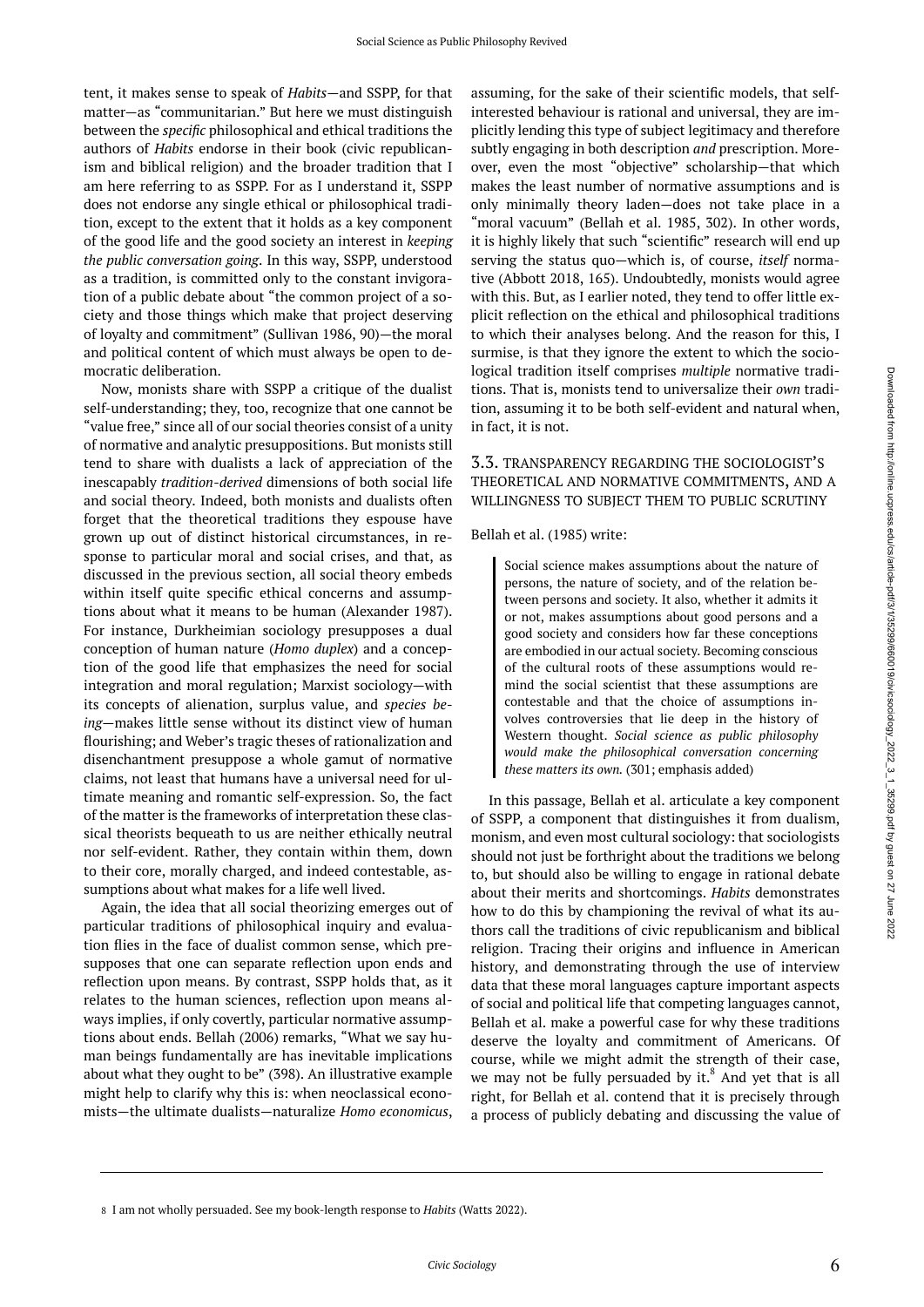specific traditions that we come closer to realizing the good society. Indeed, it is for this very reason that we must be forthright about the ethical and philosophical traditions we espouse, rather than burying them deep within our theoretical frameworks.

Unfortunately, very few sociological approaches today are up-front about the normative assumptions that animate their work, and even fewer are willing to subject those assumptions to public scrutiny. Needless to say, dualists do not do this—indeed, they are not even willing to admit that they *have* such assumptions. But things are just as bad with monists—both "closet" and "strong." Closet monists present themselves as dualists, when in reality they identify and practice as monists; this is, in effect, no different from denying one has assumptions, only it is arguably worse, since it also reflects a form of intellectual dishonesty.<sup>9</sup> "Strong" monists, by contrast, own their normativity—indeed, they wear their normative commitments proudly—but offer little in the way of critical or philosophical reflection upon the origins, scope, and character of their normative commitments. A good example of this is Mary Romero's 2019 American Sociological Association Presidential Address, "Sociology Engaged in Social Justice," in which she offers a historical account of what she calls the "social justice tradition" (Romero 2020, 3) in sociology. To be sure, Romero's is a rich analysis that admirably shines light on sociological work that has been marginalized in much mainstream historiography of the discipline. And yet, while she includes in this tradition the works of Jane Addams, Ida W. Wells-Barnett, W. E. B. Du Bois, C. Wright Mills, and Alvin Gouldner, nowhere does Romero acknowledge the vast philosophical and normative differences between them.<sup>10</sup> Rather, she lumps them together under the broad umbrella of "social justice"—a concept she nowhere defines. In this, it must be said, Romero's work is far from exceptional. Abbott (2018, 168) notes that this is par for the course among monists, and he suggests that this is because they assume that the concepts of "social justice," "equality," and the like are scientific, rather than normative, in nature. I would propose a different explanation: "strong" monists like Romero are perfectly willing to admit that these concepts are normative; what they are unwilling to admit is how utterly *contested* they are. 11

Even an impressionistic glance at the philosophical scholarship on "social justice" and "equality" makes it crystal clear that there is by no means a consensus on these terms. For example, while it remains the case that almost all contemporary political theories take *equality* to be an ultimate value (see Kymlicka 2002), there nevertheless remain ongoing and heated debates about how best to make sense of it: what makes it morally desirable, how it should be conceived (captured in the classic "equality of what?"

question), and what kinds of duties are demanded by a commitment to egalitarianism. In fact, if sociologists took the time to familiarize themselves with some of this literature, they would realize that there are innumerable varieties of egalitarianism—welfare egalitarians, resource egalitarians, and relational egalitarians, to name but a few—and each of these theories diagnoses "injustice" differently. No wonder, then, that philosophers Nils Holtug and Kasper Lippert-Rasmussen (2006) in their overview of this scholarship conclude, "equality is a complex notion that requires considerable elucidation" (2).

Of course, from the perspective of SSPP, this is not surprising in the least. For, as Michael Walzer (1983) explains:

In a world of particular cultures, competing conceptions of the good, scarce resources, elusive and expansive needs, there isn't going to be a single formula, universally applicable. There isn't going to be a single, universally approved path that carries us from a notion like, say, "fair shares" to a comprehensive list of the goods to which that notion applies. Fair shares of what? (79)

Like *Habits*, and SSPP more generally, Walzer here acknowledges the irreducibly interpretive nature of ideals such as "justice" and "equality," and thus their variable character. Thus, he writes, "Justice and equality can conceivably be worked out as philosophical artifacts, but a just or an egalitarian society cannot be" (xiv). Ironically, one would think, given their awareness of the socially constructed nature of much human experience, that sociologists would be the first to agree. Yet this insight is nowhere to be found in the vast sociological literature concerned with inequality.

Naturally, this is not to suggest that sociologists should refrain from orienting their work toward achieving "social justice" or "equality." For one, that would be at odds with why many (if not most) of us become sociologists in the first place. For another, given the inherently normative character of sociological research, it is most likely to serve as a justification for conserving the status quo. So, the goal of SSPP is not to stamp out the "social justice tradition" within sociology. Far from it! Rather, it is simply to appreciate its *pluralist* character (Flores and Burg 2021), and thus request that sociologists be transparent about the normative traditions to which we have allegiance. Needless to say, this requires more than merely stating at the outset, "I am a Durkheimian" or "I am a Marxist," as if that ought to end the discussion. It rather requires that we explicitly state the underlying moral and political assumptions that give life to the traditions we stand within, and then be willing to defend them. This is what it means to break down the "iron curtain" between the social sciences and philosophy.

Of course, the fact that this position has become so common is a testament to the hegemony of "professional" dualist sociology in the 9 twenty-first century.

<sup>10</sup> Moreover, Romero (2020) seems to confirm my suspicion that there are ostensibly only two roles available to the sociologist today—scientist or activist: "Just as tension exists between value-free science and scholar-activism in the discipline, the struggle is evident in the Association" (19).

In his *Political Concepts and Political Theories*, Gerald Gaus (2000) refers to these concepts as "essentially contested concepts" (28). 11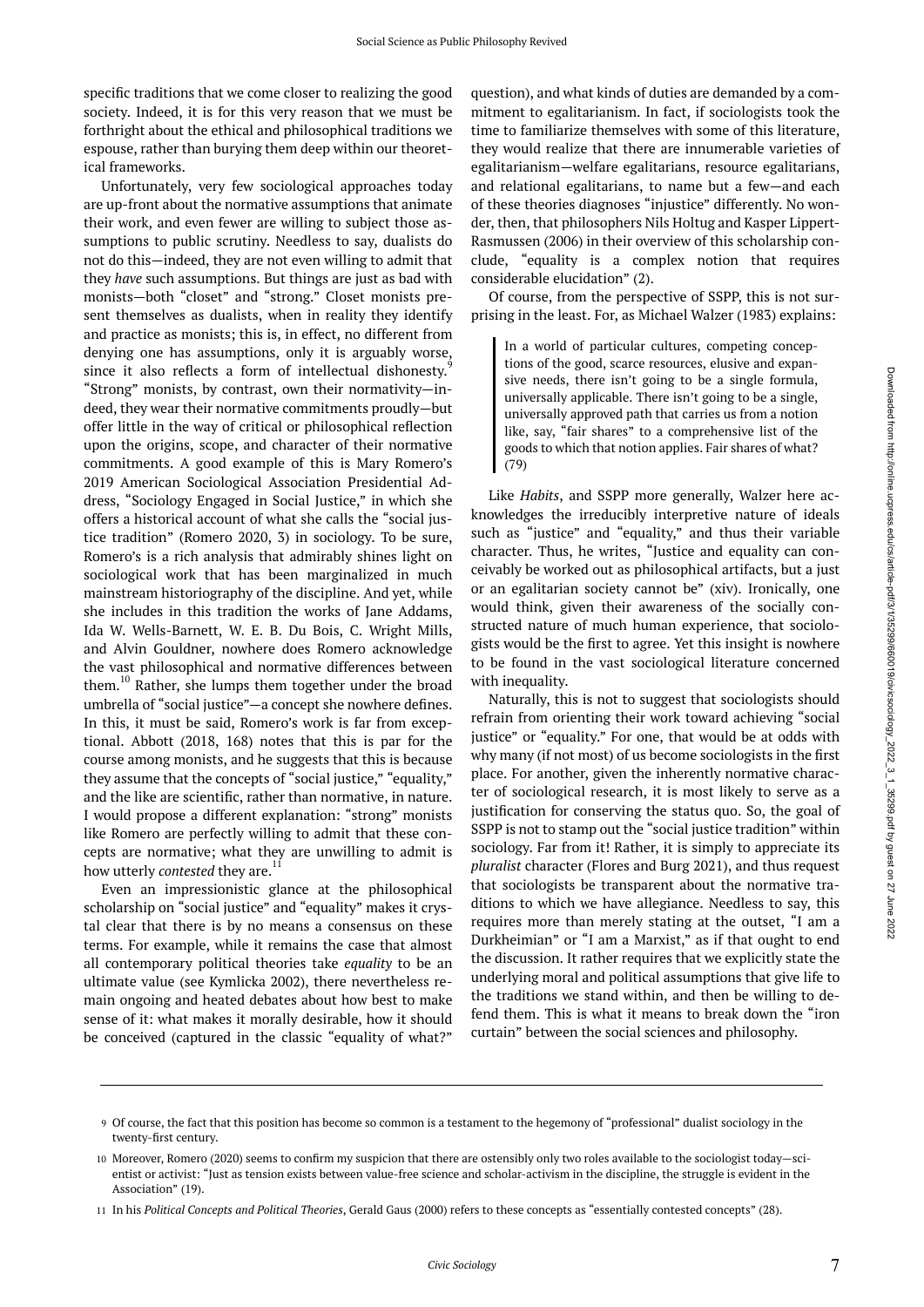One way of capturing SSPP, then, is that it consciously makes both the *means* and the *ends* of social inquiry a topic of critical reflection and debate. As Bellah (2006) contends, SSPP is "concerned with the criteria by which one can judge whether an outcome is good or not. In asking, 'What must we do?' one cannot take for granted the ends of action defined by any given group. One must inquire into the validity of the claims. One must ask, 'What is a good society?' or perhaps even, 'What is the best society?'" (400). In this way, one could say that SSPP owes a debt to Aristotle, for whom social science should be self-consciously oriented toward identifying the social and political conditions that enable human flourishing (see Salkever 1981). But I am hesitant to trace too much of SSPP to Aristotle for, as I mentioned above, SSPP, as I understand it, is not committed to any substantive conception of the good life (e.g., that the life of the citizen is the highest form). So, rather than calling SSPP Aristotelian, I think it is better conceived as what Philip Gorski (2017) calls "critical social science"—that is, the kind of sociology that "explicitly and systematically analyze[s] and critique[s] the relationship between normative and descriptive claims" (443). This can entail critically reflecting upon the descriptive assumptions informing particular normative claims or, by contrast, the normative assumptions shaping distinct descriptive claims. However, what SSPP stresses is that any reflection of this kind will take place not *outside* or *above* specific ethical or philosophical traditions, but rather *within* them.<sup>12</sup>

One might object that to the extent that we all stand within a tradition, we are likely to stay there, so engaging in democratic deliberation about these is unlikely to lead anywhere productive. SSPP takes a different view. As Bellah (2006) puts it, "Though individuals will, through accidents of birth and education, feel closer to some strands of tradition than to others, there will always also be an element of choice" (393). In other words, although we may feel a particular allegiance to one tradition, most of us, if not all of us, inhabit *multiple* traditions—hence we so often feel pulled in different directions—and thus remain open, at least in principle, to switching our allegiances. Furthermore, even the most dogmatic among us seek to justify to ourselves the moral commitments we hold, for this is part of what it means to be a self-interpreting animal—and it is precisely in this reflection that the element of choice resides. Accordingly, in promoting public discussion of the traditions themselves—their assumptions, their ethical concerns, and their existential appeal—SSPP assumes that persuasion is possible, that minds and hearts can change.

#### 3.4. AN IMMANENT CONCEPTION OF SOCIAL CRITICISM, WHICH VALUES IDENTIFICATION RATHER THAN DETACHMENT

As we have seen, SSPP holds that the proper role of social science is to animate and enliven a public philosophy. However, in doing so, the social scientist must not refrain from social critique. On the contrary, critique is central to SSPP. However, social critique is conceived in a particular way: even the most radical forms of critique, from the perspective of SSPP, derive from the traditions, social practices, and institutions immanent in society. Or, as Walzer puts it in *Interpretation and Social Criticism*, "The critique of existence begins … from principles internal to existence itself" (Walzer 1987, 21).<sup>13</sup>

Now, in one sense, Walzer's is just a descriptive claim about the nature of social criticism. To speak of social science as *public philosophy* is to implicitly acknowledge that there exists a "theory implicit in our practice" (Sandel 1996, 4), such that what the social critic is doing, whether they realize it or not, is reading, or interpreting, the ethical theories implicit in social life, and then articulating them in the most hermeneutically plausible and rhetorically compelling way they can. As Walzer (1983) explains, "It is to these understandings that we must appeal when we make our arguments—all of us, not philosophers alone; for in matter of morality, argument simply is the appeal to common meanings" (29). However, it is also a normative claim about how social criticism ought to be conducted. For if we accept that all criticism is *immanent*—that is, derived from the ethical and philosophical traditions already implicit in our social life—then it follows that the social critic should offer their criticism from a location not of detachment, as has become common, but rather identification with those they seek to criticize. Let me explain.

In much monist social criticism, the immanent character of the critique is almost always downplayed, if not denied, such that the critic ends up framing themselves as an outsider, rather than a member, or ally, of the community they criticize. That is, the dominant form of criticism today—what Nina Eliasoph aptly calls the "politics of denunciation"—is rarely offered from a place of mutual identification or shared commitment. Instead, it is offered from a supposed moral high ground, radically distant from the targets of one's censure and employing a kind of "scoldand-scorn" technique (Eliasoph 2007, 88). The problem is that a critic of this kind will inevitably be perceived as an enemy rather than as a friend by those they critique. And as Walzer astutely remarks, "We expect and simultaneously discount criticism from our enemies" (Walzer 1987, 59).<sup>14</sup>

<sup>12</sup> It is worth noting the similarities between SSPP and Abbott's canonical and legalist approaches. SSPP shares with the canonical approach a recognition that social theory is comprised of various traditions that weave together the theoretical and the normative, and that are often personified in particular figures (e.g., Durkheim, Weber, Marx), while SSPP shares with the legalist approach a substantive concern with defining, and realizing in sociological practice, standards of normative excellence. Of course, there are also differences. For one, SSPP does not aspire to be a subdiscipline or branch of sociology but rather conceives of itself as an unmitigated model for normative sociology. For another, SSPP must inevitably be less systematic in application than either the canonical or the legalist approaches. But as should be clear, the spirit of Abbott's proposal is far from foreign to SSPP.

This conception has Durkheimian origins. In *Ethics and the Sociology of Morals*, Durkheim writes, "One cannot construct an ethic in its en-13 tirety and impose it on reality later: one must rather observe reality to infer morality from it" (Durkheim [1887] 1993, 70).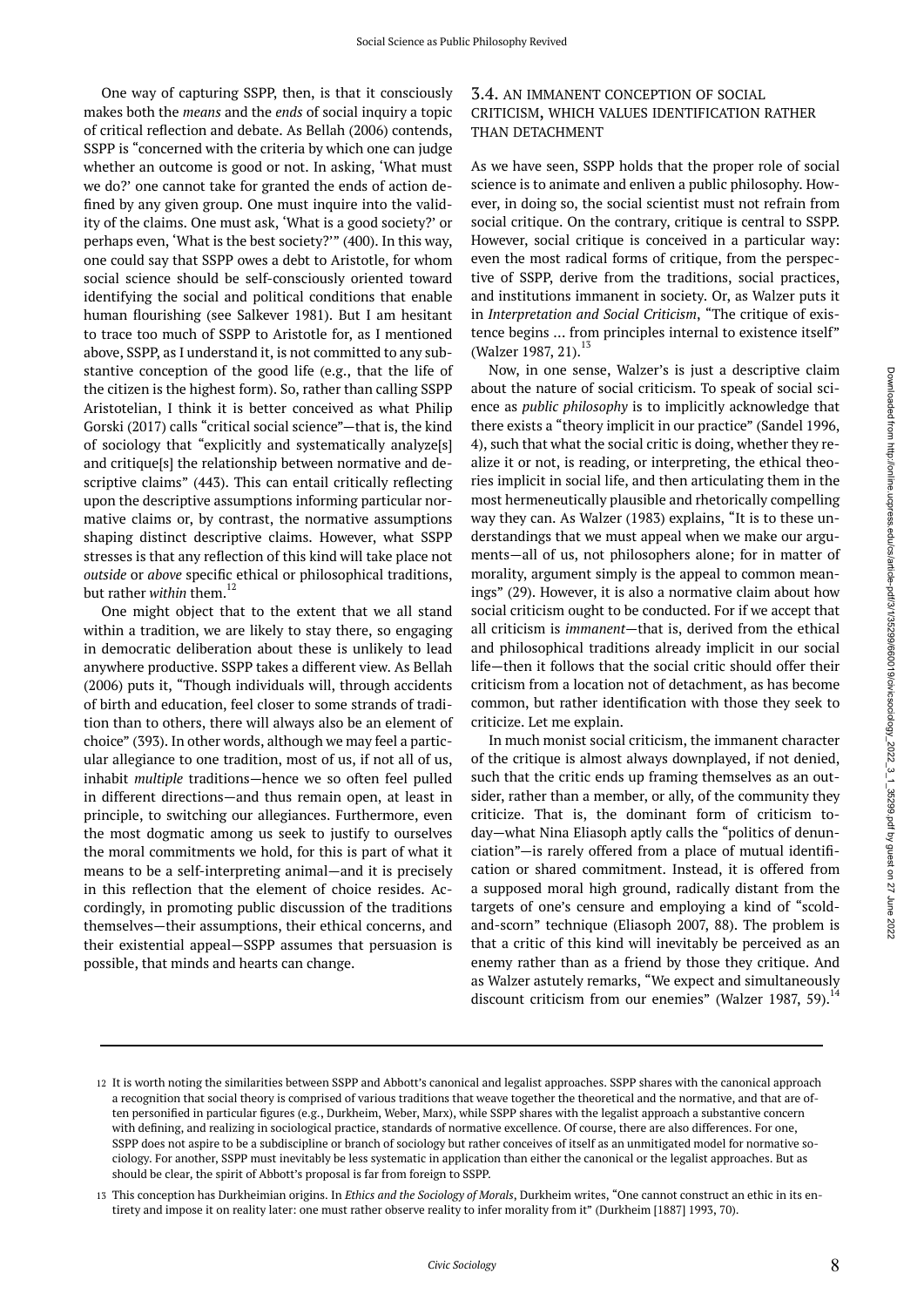Indeed, this probably explains why so much monist social criticism falls on deaf ears.

By contrast, SSPP would hold that the best social critics are those who present themselves not as enemies but as friends—though friends of a particular kind. We are friends who share the moral commitments of those we critique and who offer our criticisms in the hope that, as a result, we will come closer to living up to the ideals we share. In other words, the best kind of social criticism "brings the traditions, ideals, and aspirations of society into juxtaposition with its present reality. It holds up a mirror to society" (Bellah et al. 1985, 301). But what might this mean, concretely? It does not merely mean helping us to see that the ideals we profess are not realized in our practice—although this is obviously important. We must also be reminded why these ideals are worthy of our allegiance. And this requires the construction of a *story*—a narrative that helps us to better understand where we come from, how we got here, and where we are headed. For, as MacIntyre ([1983] 2007) reminds us, to be human is to be a "story-telling animal" (216). SSPP, then, takes seriously the fact that it is through stories that we come to know *who we are* and *what we stand for*; that it is through stories that we are inspired to do, and be, better. In a word, the social critic holds a mirror up to their society by telling a story that helps their fellow citizens make sense of where they've collectively gone awry.

Some might worry that, to the extent that social criticism is conceived as a form of immanent critique, it will be limited by the normative traditions that exist within society at it currently is. Undoubtedly, this is true. No community will voluntarily embrace ideals that offend that which they hold sacred. Unless members can find something they hold dear in a critique, it will have no force. As Sullivan (1986) observes, a public philosophy "must be closely tied to the mores, the practical understandings of everyday life. If it is to maintain its authenticity and power to infuse the public acts of individuals with significance, it can neither be an intellectually detached theory about politics nor a mere set of slogans" (10). However, we should not forget that no society is static; moral communities are constituted, as we have seen, by multiple traditions, and these traditions are constantly undergoing processes of evolution and change. So even though the critic might be limited to the traditions extant within a particular community, this should not stop them from engaging in moral innovation. As Bellah et al. (1991) counsel, "We must clearly draw from older traditions, but reconceive them in ways consonant with new conditions" (305). Moreover, it is precisely through changing our collective self-understandings that the motor of history is fuelled. As Alexander (2013) reminds us, "If the world is itself based on collective understandings, then changing the world always involves, in some large part, changing these understandings in turn" (193).

With this discussion behind us, we can now make out a third role option available to the sociologist: rather than the scientist or the activist, SSPP would propose, following Durkheim, the *educator* (see Bellah 1973, xxxvii). The educator does not conceive of their role as "value free." They are morally engaged and conscious of the traditions they belong to. In fact, they conceive of their role as custodians of that which is best within those traditions. However, they do not presume to be able to speak from a moral high ground, nor do they reserve the right to denounce from a distance. Rather, they see it as their responsibility to inspire and rouse their fellow citizens, by helping them to see themselves in a new light, through the prism provided by the values and virtues they cherish in common. As Bellah (1973) elucidates, "It is our function to help our contemporaries know themselves in their ideas and in their feelings, far more than to govern them" (xxxvii).

#### 3.5. A COMMITMENT TO DEMOCRACY, SUBSTANTIVELY CONCEIVED

SSPP is fundamentally democratic—and this, in several respects. First and foremost, it is committed to the practice of democracy, conceiving the act of public conversation about the good society as a supreme value, or as a good in itself (Bortolini 2021, 253). This, I believe, distinguishes it from what Michael Burawoy (2005) calls "public sociology." In his much-discussed ASA presidential address, Burawoy championed public sociology as a sociological response to the rightward shift of American society. Although his address suggested that public sociology was not wedded to any specific ideological agenda, he was widely (and, in my view, fairly) interpreted otherwise (for an overview of this debate, see McLaughlin, Kowalchuk, and Turcotte 2005). Many on the right read Burawoy as advancing a left-wing, even Marxist, agenda (Nielsen 2004), while many on the left who were sympathetic to Burawoy's political aims nevertheless took issue with his characterization of critical sociology, as well as his seeming romanticization of American civil society (Brewer 2005; Acker 2005). While *Habits* might be correctly characterized, within the Burawoy typology, as a work of "public sociology" (though there are good reasons to doubt this), SSPP is not best understood as such. For one, SSPP clearly combines Burawoy's categories of public and critical sociology, as it seeks to engage the public (or publics) beyond the ivory tower while also encouraging critical reflection upon the normative assumptions shaping sociological theory and practice. Moreover, there is no reason why it cannot lead to policy recommendations, and thus take on the form of policy sociology. For another, SSPP is neither inherently left- or right-wing, for it is a mode of conducting social science that rules out no ethical or philosophical traditions in principle, except those that seek to shut down, or end, the public conversation. An important implication of SSPP, then, is that the need for moral argument is never exhausted. Too much sociological normativism assumes that the answers to our moral and political dilem-

<sup>14</sup> In fact, the monist critic often resembles a missionary who seeks to impose a foreign belief system upon those they deem, in their righteous wisdom, in need of it. Of course, in such instances, it is more accurate to speak of *conversion* than *criticism*, which Walzer (1987) again reminds us are quite "different activities—rather like conquest and revolution" (45).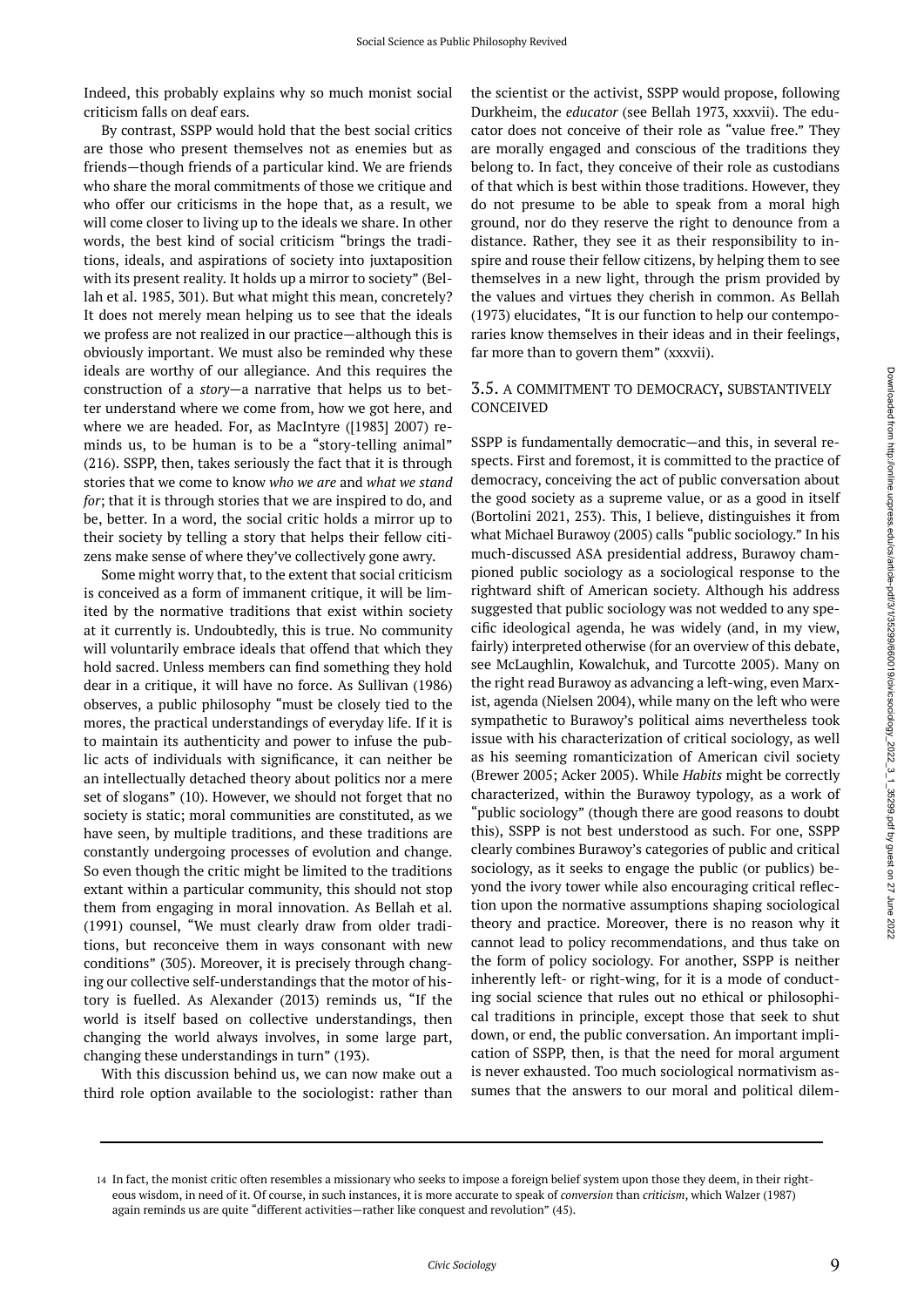mas are simple and clear, and that all that stands in the way of realizing a just society is ignorance or malice. SSPP assumes, by contrast, that public problems are difficult and, in some cases, irresolvable, if only because in a free society moral consensus will never exist. Finally, SSPP assumes that any interpretation of the direction a society ought to go in is just that—an interpretation that must be continuously challenged and revised in light of new evidence, ethical concerns, and historical circumstances.

Second, SSPP is democratic in that it does not speak from a place of supposed epistemic or ethical privilege, imagining that the sociologist operates from some Archimedean point. Nor does it presume that the sociologist is exempt from the implications of their own analysis. Bellah (2006) writes:

In the social sciences we study the same kinds of beings that we are. Unlike the natural scientists, we are not "above" it. To imagine that we are is to deprive those we study of their dignity by treating them as objects. It is also to imagine that we understand them better than they understand themselves because our heads are not filled with the muddled ideas, false consciousness, traditions, and superstitions (murk and vestiges) that theirs are. It is to imagine that we are enlightened and free of illusions. (398)

Of course, this is not to say that individuals cannot be mistaken about themselves (if this were the case, sociology would have nothing to contribute). Rather, it is to acknowledge that what the sociologist claims about those they study necessarily applies equally to themselves—something few sociologists today seem willing to appreciate. For example, significant monist scholarship presupposes that all talk of morality is, at base, self-interested and strategic (Vandenberghe 2017). But this leaves the monist sociologist in something of a performative contradiction. For it makes little sense to claim that moral claims are always self-interested and then make ostensibly moral demands in the name of "social justice," as the former claim undermines the latter. That is, claims for "social justice" ought to be interpreted—if one takes one's theory seriously—as a veil for the naked pursuit of the sociologist's own self-interest. Hence Eliasoph (2007) astutely remarks, "When we say that competition for money and power is the only game in town, we demolish all other grounds on which to stand" (62). Accordingly, like the "strong program" in cultural sociology, SSPP rejects the reductionism of what Paul Lichterman (2007) calls "demystifying" sociology—both dualist and monist—which reduces the human condition to the narrow motives of self-interest and status acquisition, and thus treats freedom and ethics as "systematic delusions" (Laidlaw 2014, 3). For how can we possibly square a commitment to democracy—which presumes the capacity for self-governance, reflective deliberation, and moral action—with the theoretical postulate that ethics is fraudulent? It is a peculiar fact that, while much explicitly normative sociological scholarship is conducted in the name of "democracy," the dominant theoretical frameworks animating this work are profoundly elitist in that they assume ordinary persons are either dupes or villains.

Third, SSPP is democratic in that it takes seriously the rhythms and problems of ordinary life, refusing to write them off as the effects of "bad theory" (Lichterman 2007, 45). It does not suppose that the "real" issues are unknown to the masses or can be ascertained only by experts. On the contrary, "With an eye to democratic decision making in a self-governing society, social science as public philosophy seeks to animate and enlighten public dialogue about the diverse social goods, practices, and ways of life persons share in a good society" (Madsen et al. 2001, xiii). In this way, SSPP places its hopes in democratic deliberation, rather than technocratic imposition and manipulation. Moreover, it does not profess from a place of moral certainty but instead conceives of the social scientist's as one voice among many in an ongoing conversation about the common good (Bellah 2006, 398). Indeed, it is for this reason that *Habits* concludes with the following call to action: "We hope the reader will test what we say against his or her own experience, will argue with us when what we say does not fit, and, best of all, will join the public discussion by offering interpretations superior to ours that can then receive further discussion" (Bellah et al. 1985, 307).

Finally, SSPP is democratic in *style*. Rejecting the needlessly specialized jargon that has become a staple of so much academic writing, SSPP advocates for language that is both accessible and humane, captivating but clear. The reason for this, however, is not simply for the sake of increased inclusivity. It also derives from its hermeneutical orientation: SSPP recognizes that the moral argument is never won on the basis of reason alone but is equally the result of having tapped into the collective conscience and emotional center of a moral community. Thus, I agree with Alexander and Sherwood's (2002) reflection on the success of *Habits*  that "the *way* that these writers presented culture had as much to do with the revolutionary impact of their work as *what* they said" (4). Bellah et al. struck a chord, I believe, because they combined the best of the humanities and social sciences in order to weave together empirical data, historical analysis, moral argument, and personal confession in an emotionally resonant way. Furthermore, they did not speak down to their audience, treating them as naïve or evil, but rather spoke, as equals, to their common concerns. And they offered a compelling story that inspired their readers to critically reflect on the American experiment, in the hopes that doing so might rekindle their collective commitment to the ideals that, in their view, define it.

#### **CONCLUSION**

In the more than thirty years since its original publication, many, on both the left and the right, have justifiably criticized *Habits*, often vociferously contesting its interpretation of American life while challenging the ethical and philosophical traditions its authors championed. If I read Bellah et al. correctly, this is nothing to be lamented. For, in their view, the tradition of modern social thought is carried forward through the social practices of deliberation and critique. And no society can long survive without vigorous and ongoing debate about how best to interpret its animating ideals. Thus, while I have deep respect and admiration for *Habits* as a work of scholarship, in my view, its most im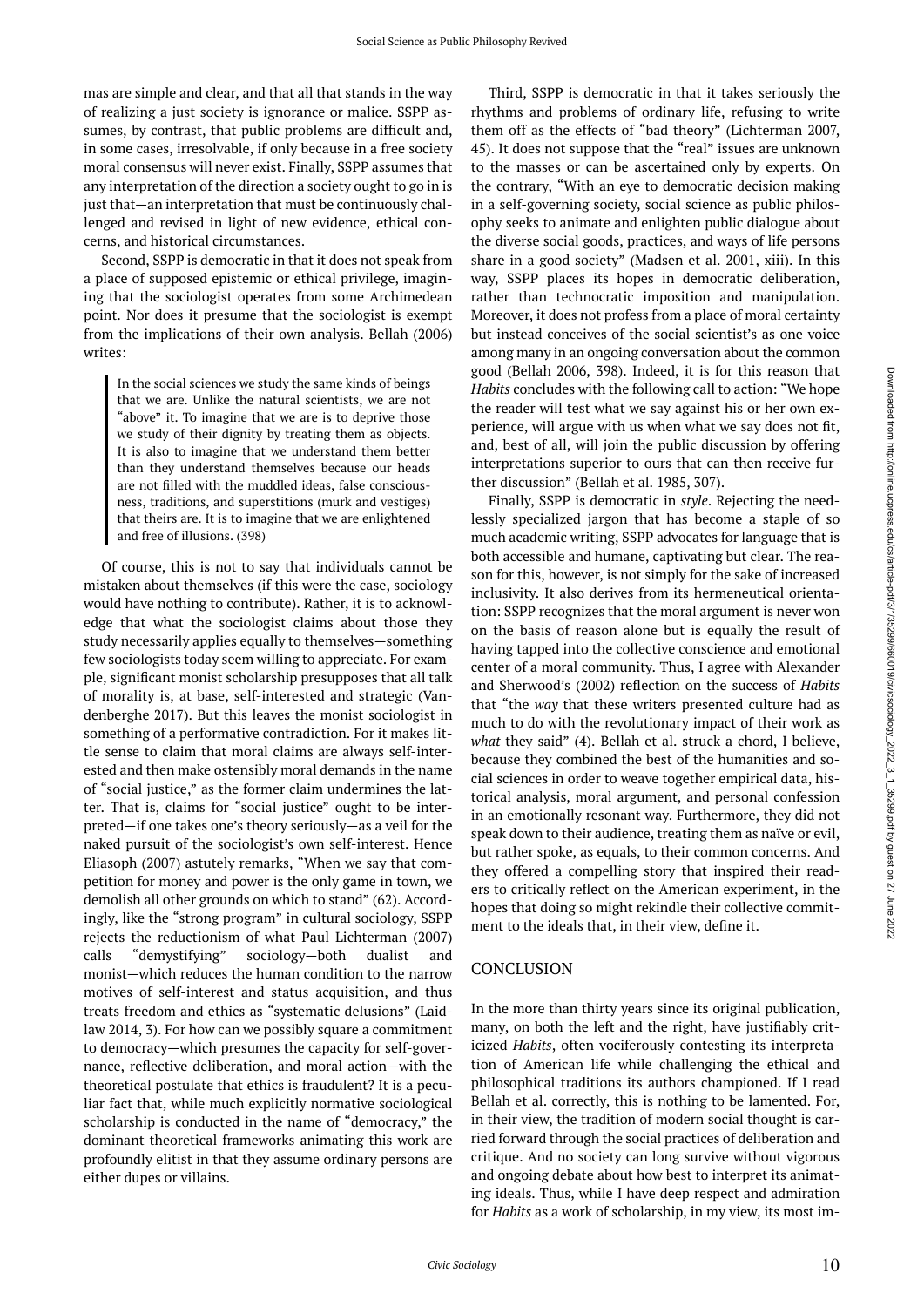portant contribution is less its specific prescriptions than the vision of sociology it strives to embody—which Bellah et al. felicitously call "Social Science as Public Philosophy." As I see it, this vision consists of five pillars, which cumulatively offer a model for normative sociology that is superior to the extant alternatives—the dualist and the monist approaches. That said, to the extent that SSPP seeks to capture the spirit of classical social theory, as Bellah et al. proposed, we should assume that it can animate a rich diversity of sociological work. So, my intention, in setting out this vision, has not been to create boundaries with which to police future scholarship but rather to offer a rough road map for sociologists who are not satisfied with the narrow role options currently on offer.

### ACKNOWLEDGMENTS

I am grateful to the anonymous reviewers, whose feedback on earlier drafts did much to improve this article.

### FUNDING

The author has received funding from the Social Sciences and Humanities Research Council of Canada (SSHRC).

### COMPETING INTERESTS

No conflicts exist.

Submitted: September 01, 2021 PDT, Accepted: April 04, 2022 PDT



This is an open-access article distributed under the terms of the Creative Commons Attribution 4.0 International License (CCBY-4.0). View this license's legal deed at http://creativecommons.org/licenses/by/4.0 and legal code at http://creativecommons.org/licenses/by/4.0/legalcode for more information.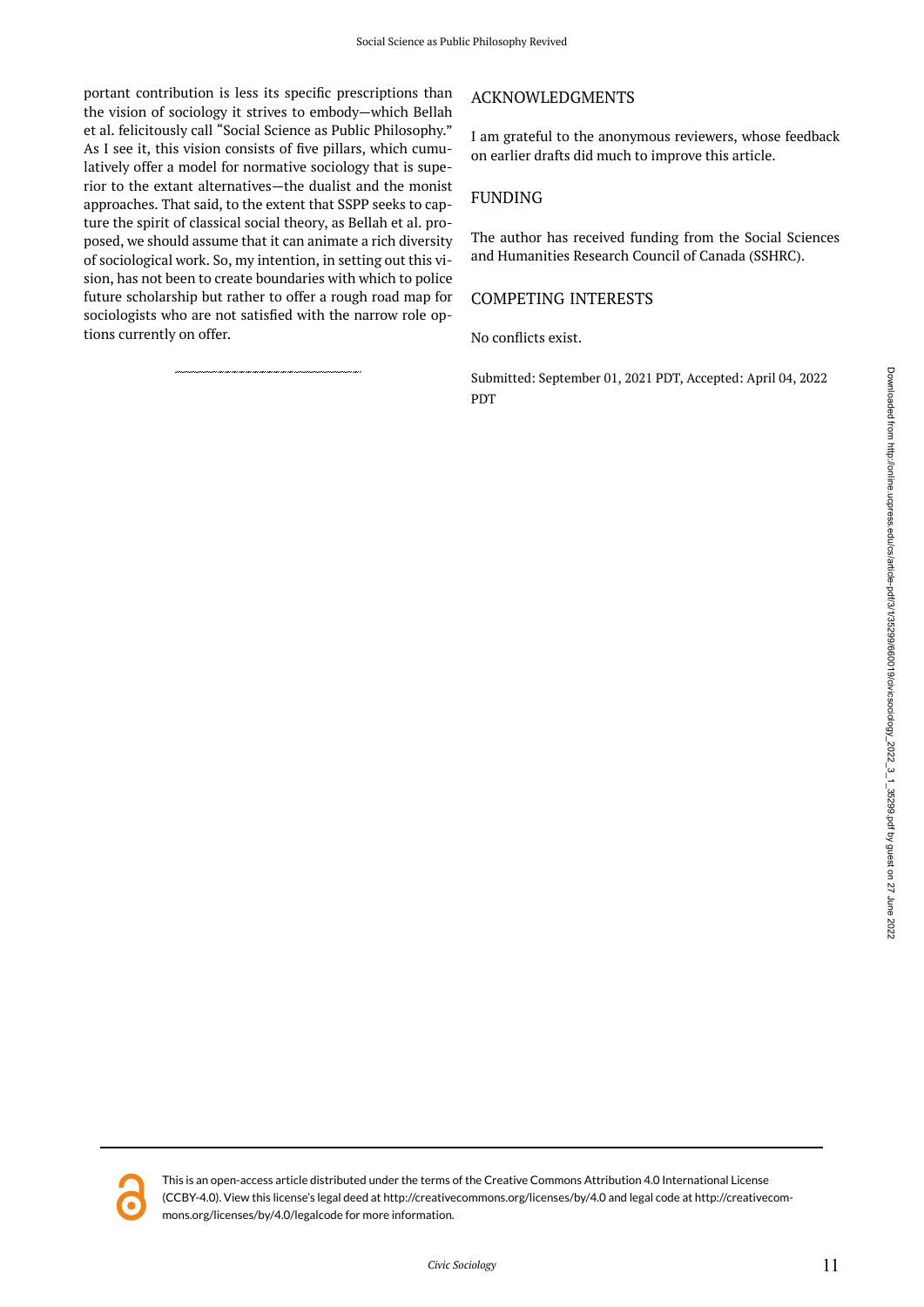## REFERENCES

- Abbott, Andrew. 2016. *Processual Sociology*. Chicago: Chicago University Press.
- ———. 2018. "Varieties of Normative Inquiry: Moral Alternatives to Politicization in Sociology." *American Sociologist* 49: 158–80.
- Acker, Joan. 2005. "Comments on Burawoy on Public Sociology." *Critical Sociology* 31 (3): 327–31.
- Albert, M.Elizabeth. 1988. "In the Interest of the Public Good? New Questions for Feminism." In *Community In America: The Challenge of Habits of the Heart*, edited by Charles H. Reynolds and Ralph V. Norman, 67–83. Berkeley: University of California Press.
- Alexander, Jeffrey C. 1987. *Twenty Lectures: Sociological Theory Since World War II*. New York: Columbia University Press.
- ———. 2013. *The Dark Side of Modernity*. Cambridge: Polity Press.
- ———. 2014. "In Memoriam: Robert Neelly Bellah (23 February, 1927–30 July, 2013)." *American Journal of Cultural Sociology* 2 (1): 1–2. [https://doi.org/10.1057/a](https://doi.org/10.1057/ajcs.2013.18) [jcs.2013.18](https://doi.org/10.1057/ajcs.2013.18).
- $-$ . 2019. "What Social Science Must Learn from the Humanities." *Social Anthropology* 9 (1): 43-54. [http](https://doi.org/10.1590/2238-38752019v912) [s://doi.org/10.1590/2238-38752019v912.](https://doi.org/10.1590/2238-38752019v912)
- Alexander, Jeffrey C., Ronald C. Jacobs, and Philip Smith. 2010. "Introduction: Cultural Sociology Today." In *The Oxford Handbook of Cultural Sociology*, edited by Jeffrey C. Alexander, Ronald C. Jacobs, and Philip Smith, 3–24. Oxford: Oxford University Press.
- Alexander, Jeffrey C., and Steven J. Sherwood. 2002. "'Mythic Gestures': Robert N. Bellah and Cultural Sociology." In *Meaning and Modernity: Religion, Polity, and Self*, edited by Richard Madsen, William M. Sullivan, Ann Swidler, and Steven M. Tipton, 1–14. Berkeley, CA: University of California Press.
- Bellah, Robert N. 1970. "Christianity and Symbolic Realism." *Journal for the Scientific Study of Religion* 9 (2): 89–96. [https://doi.org/10.2307/1384973.](https://doi.org/10.2307/1384973)
- ———. 1973. *Emile Durkheim on Morality and Society*. Chicago: Chicago University Press.
- ———. 1982. "Social Science as Practical Reason." *The Hastings Center Report* 12 (5): 32–39. [https://doi.org/1](https://doi.org/10.2307/3560663) [0.2307/3560663.](https://doi.org/10.2307/3560663)
- ———. 2006. "The Ethical Aims of Social Inquiry." In *The Robert Bellah Reader*, edited by S. M. Tipton, 381–401. London: Duke University Press. [https://doi.org/10.230](https://doi.org/10.2307/j.ctv1131764.25) [7/j.ctv1131764.25](https://doi.org/10.2307/j.ctv1131764.25).
- ———. 2007. "Reading and Misreading 'Habits of the Heart.'" *Sociology of Religion* 68 (2): 189–93. [https://d](https://doi.org/10.1093/socrel/68.2.189) [oi.org/10.1093/socrel/68.2.189](https://doi.org/10.1093/socrel/68.2.189).
- Bellah, Robert N., Richard Madsen, William M. Sullivan, Ann Swidler, and Steven M. Tipton. 1985. *Habits Of the Heart: Individualism and Commitment in American Life*. Berkeley, CA: University of California Press.
- ———. 1991. *The Good Society*. New York: Random House.
- Bortolini, Matteo. 2021. *A Joyfully Serious Man: The Life of Robert Bellah*. Princeton: Princeton University Press.<https://doi.org/10.1515/9780691204390>.
- Brewer, Rose M. 2005. "Response to Michael Buroway's Commentary: 'The Critical Turn to Public Sociology.'" *Critical Sociology* 31 (3): 353–59. [https://doi.org/10.11](https://doi.org/10.1163/1569163053946192) [63/1569163053946192.](https://doi.org/10.1163/1569163053946192)
- Burawoy, Michael. 2005. "2004 American Sociological Association Presidential Address: For Public Sociology." *The British Journal of Sociology* 56 (2): 259–94. [https://doi.org/10.1111/j.1468-4446.2005.00](https://doi.org/10.1111/j.1468-4446.2005.00059.x) [059.x.](https://doi.org/10.1111/j.1468-4446.2005.00059.x)
- Durkheim, Émile. (1887) 1993. *Ethics and the Sociology of Morals*. Translated by Robert T. Hall. Buffalo, NY: Prometheus Books.
- Eliasoph, Nina. 2007. "Beyond the Politics of Denunciation: Cultural Sociology as the 'Sociology of the Meantime.'" In *Culture, Society and Democracy: The Interpretive Approach*, edited by Isaac Reed and Jeffrey Alexander, 55–100. Boulder, CO: Paradigm Publishers.
- Flores, Rubén, and Ryan Burg. 2021. "A Case for Conscious Normativity: Or How Ethics Literacy Can Benefit Sociology Students and Their Teachers." *Civic Sociology* 2 (1): 18219. [https://doi.org/10.1525/cs.202](https://doi.org/10.1525/cs.2021.18219) [1.18219](https://doi.org/10.1525/cs.2021.18219).
- Gaus, Gerald F. 2000. *Political Concepts and Political Theories*. Boulder, CO: Westview Press.
- Gorski, Philip S. 2017. "From Sinks to Webs: Critical Social Science after the Fact-Value Distinction." *Canadian Review of Sociology* 54 (4): 423–44. [https://d](https://doi.org/10.1111/cars.12169) [oi.org/10.1111/cars.12169.](https://doi.org/10.1111/cars.12169)
- Gouldner, Alvin W. 1970. *The Coming Crisis of Western Sociology*. London: Heinemann.
- Harding, Vincent. 1988. "Toward a Darkly Radiant Vision of America's Truth: A Letter of Concern, An Invitation to Re-Creation." In *Community In America: The Challenge of Habits of the Heart*, edited by Charles H. Reynolds and Ralph V. Norman, 67–83. Berkeley: University of California Press.
- Holtug, Nils, and Kasper Lippert-Rasmussen. 2006. "An Introduction to Contemporary Egalitarianism." In *Egalitarianism: New Essays on the Nature and Value of Equality*, edited by Nils Holtug and Kasper Lippert-Rasmussen, 1–37. Oxford: Oxford University Press.
- Houtman, Dick. 2021. "The Disenchantment of the World and the Authority of Sociology: How the Queen of the Sciences Lost Her Throne." In *Science under Siege: Contesting the Secular Religion of Scientism*, edited by Dick Houtman, Stef Aupers, and Rudi Laermans, 37–63. London: Palgrave Macmillan.
- Kymlicka, Will. 2002. *Contemporary Political Theory*. 2nd ed. Oxford: Oxford University Press.
- Laidlaw, James. 2014. *The Subject of Virtue: An Anthropology of Ethics and Freedom*. Cambridge: Cambridge University Press.